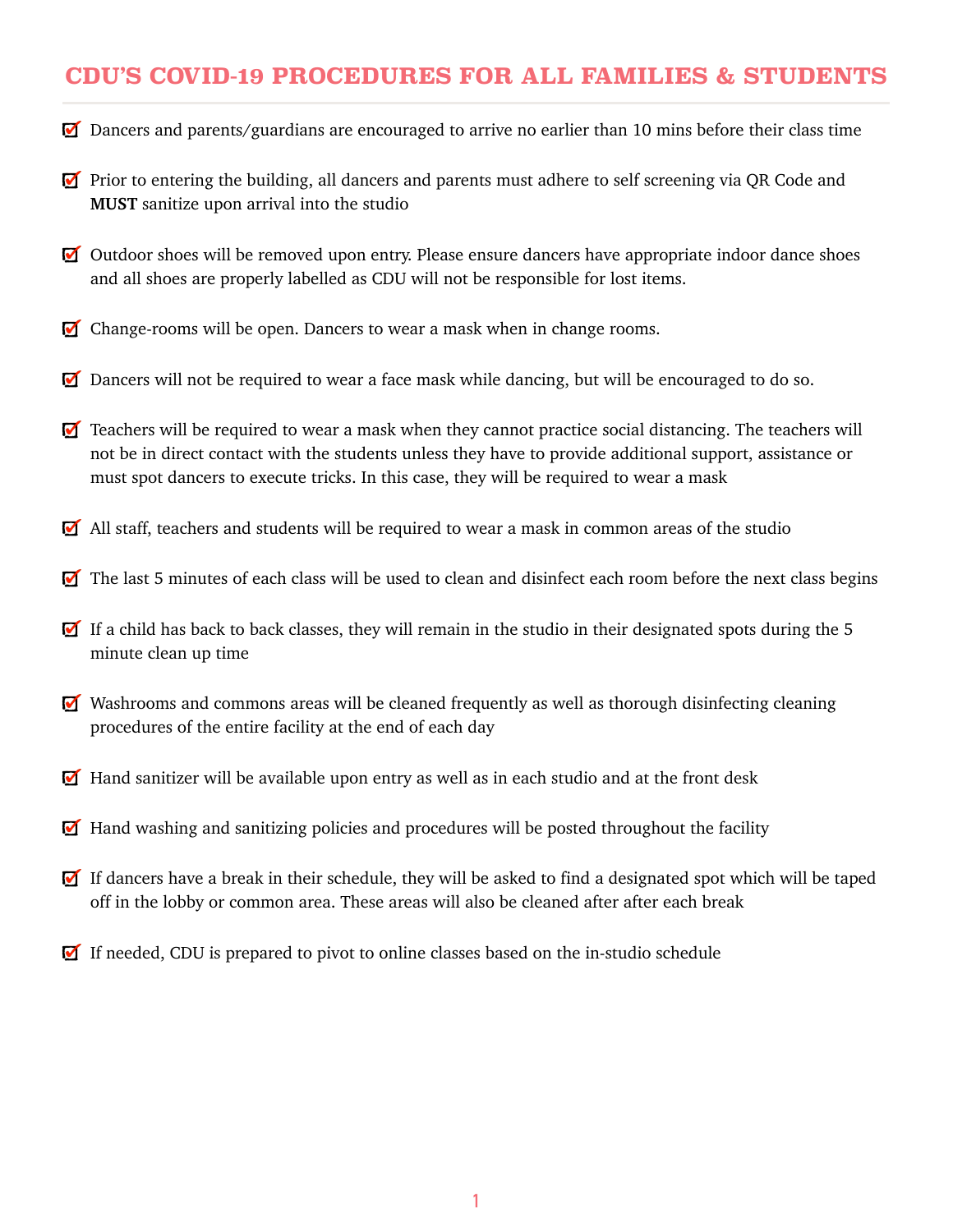## **DANCERS 5 AND UNDER**

- Only 1 parent/guardian (no siblings) will be allowed in the building to drop off and wait. Parent/guardian must wear a mask and maintain social distancing
- Dancers will be required to wear a mask while in the common areas of the studio. They will not be required to wear a mask while dancing, but will be encouraged to do so.
- $\Box$  Upon arrival into the studio, dancers and parents/guardians will be asked to take a seat in the lobby area which will be marked with social distancing measures. Teachers will collect the dancers and bring them into the studio and place them to their assigned dance zone
- Dancers will be let out 5 mins before the end of class, parents/guardians must be there to collect the dancer and exit the building

## **DANCERS 6 AND UP**

- **Parents will be allowed to enter the building for drop off and pick up, but due to limited capacity in the building,** parents are not permitted to wait inside.
- $\Box$  Dancers will be required to wear a mask while in the common areas of the studio. They will not be required to wear a mask while dancing, but will be encouraged to do so.
- $\Box$  Dancers will go directly to the marked areas outside of the studio room door where they will wait, maintaining social distancing, until the teacher allows them in the room. Once entered, teachers will assign them to a spot with social distancing measures
- $\blacksquare$  To avoid congestion in the parking lot and lobby area, parents/guardians are asked to be there on time to pick up the dancer. Children will be let out once their ride has arrived

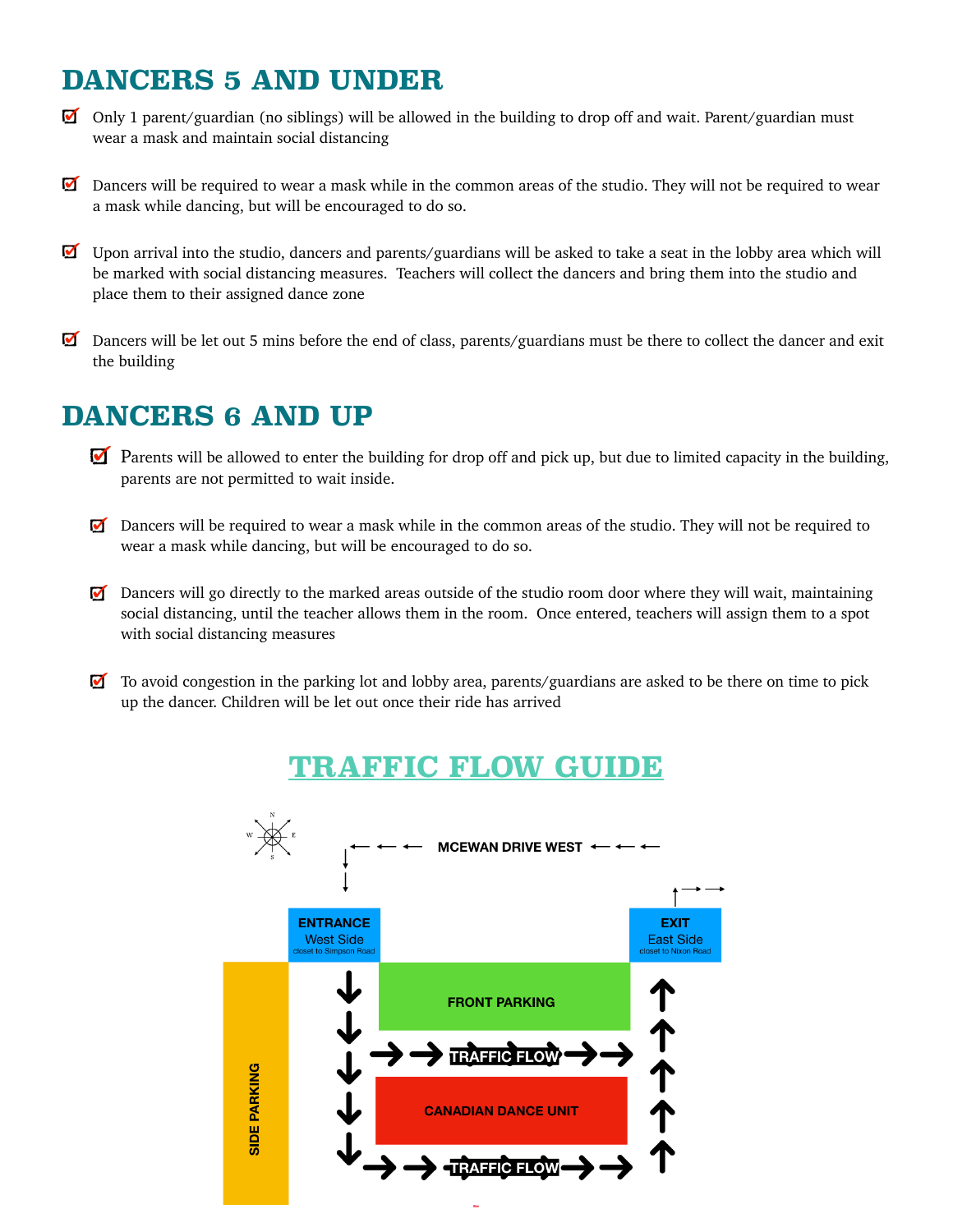## **ADDITIONAL COVID-19 PROCEDURES**

We will be following the advice of our public unit and the protocols outlined for the school boards which include:

- All staff and students must self-screen every day before attending class
- If a student or staff member is experiencing symptoms of COVID-19, they must stay home from dance and should consult their health care provider
- Signs will be posted at the entrance of the studio to remind students, staff, parents/caregivers, and essential visitors of screening requirements
- Parents are expected to screen their child daily for symptoms of cold, flu, or other symptoms associated with COVID-19 using the Self-Assessment Tool developed by the Province of Ontario
- Teachers will not be screening students, however if teachers observe a child that is ill, parents/ guardians will be called to pick up the child from the studio promptly
- Sick students will be placed quickly in isolation in a safe and designated space with staff supervision until they can be picked-up
- Physical distancing will be conducted as often as possible
- All staff will be practicing good hand hygiene by washing hands or using hand sanitizer frequently throughout the day





Our website will be updated daily with the most current information, protocols and safety measures as well as an easy-to-use and extremely helpful Online Parent Portal![www.canadiandanceunit.com](http://www.canadiandanceunit.com/)



Don't forget to follow us on Instagram at [@canadian\\_dance\\_unit](https://www.instagram.com/canadian_dance_unit/) for instant updates, highlights from classes and fun social media initiatives.



Subscribe to our [YouTube channel](https://www.youtube.com/channel/UC3OIeuGIKo4-qX9vM4y4q6A) where we will be sharing informative videos, clips from past competitions and so much more!